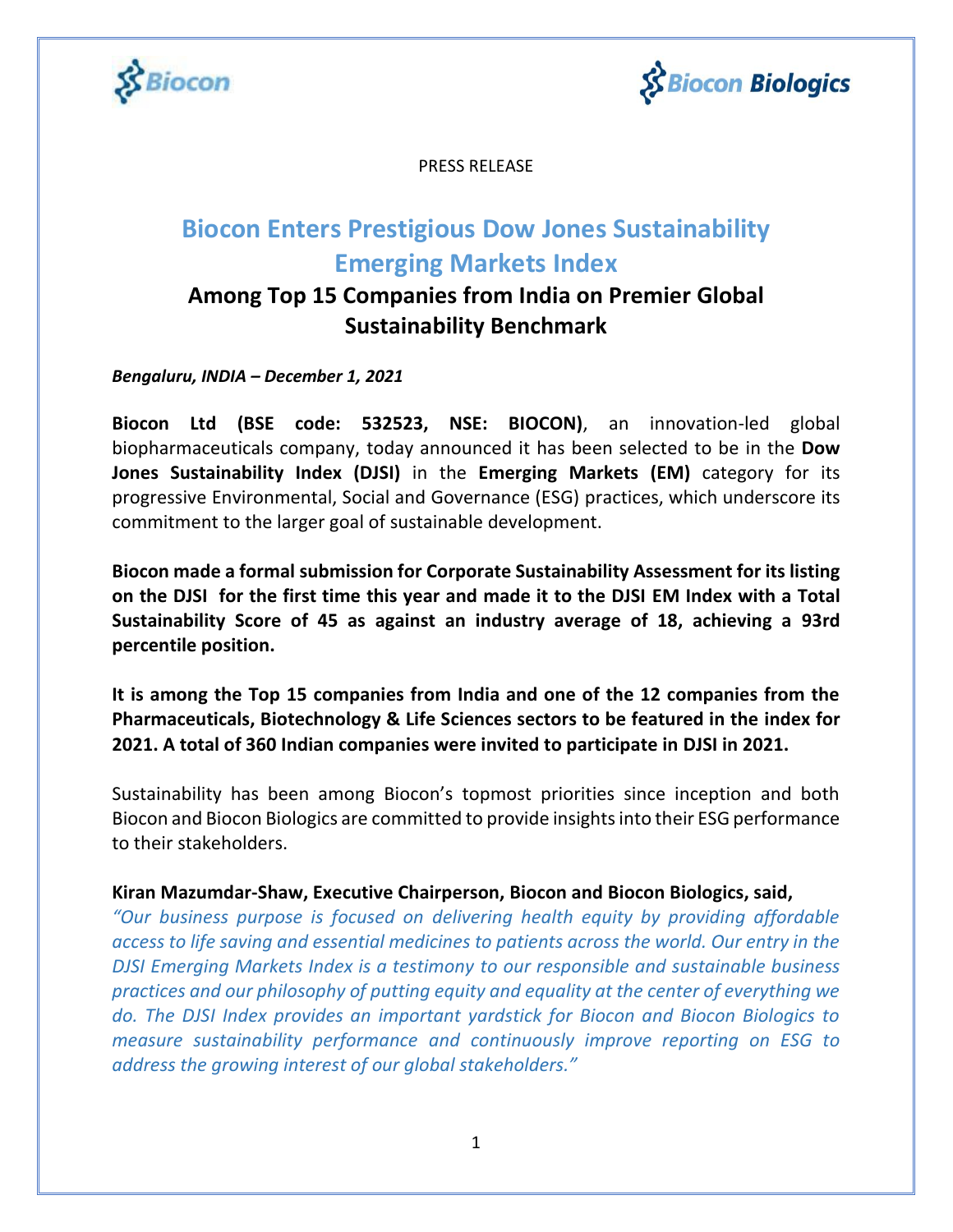



### **At Biocon and Biocon Biologics we have made a conscious effort to integrate environmental, social and governance agenda into the core of our business.**

As a leading global biopharmaceuticals company serving millions of patients worldwide every year, Biocon is committed to lowering the cost of life-saving therapies to bring them within the reach of people who need them the most. Our philosophy of unconditional equity extends beyond research and development of innovative therapies for patients to ensuring the well-being of people, partners, customers, shareholders, local communities and the ecosystem at large.

Our operations have been designed to enable environmental sustainability with a low carbon footprint, complete recycling of wastewater and maximum use of green power. We are committed to diversity and inclusion at the workplace and are consistently endeavoring to create a collaborative and empowering work culture, in pursuit of building businesses that make a meaningful social impact. **We have established globally benchmarked standards of governance to build an environment of trust, transparency and accountability.** 

#### **About Dow Jones Sustainability Index**

The DJSI, including the Dow Jones Sustainability World Index (DJSI World), were launched in 1999 as the pioneering series of global sustainability benchmarks available in the market. The index family is comprised of global, regional and country benchmarks. The DJSI measures the performance of companies selected using ESG criteria.

#### **About Biocon Limited:**

Biocon Limited, publicly listed in 2004, (BSE code: 532523, NSE Id: BIOCON, ISIN Id: INE376G01013) is an innovation-led global biopharmaceuticals company committed to enhance affordable access to complex therapies for chronic conditions like diabetes, cancer and autoimmune. It has developed and commercialized novel biologics, biosimilars, and complex small molecule APIs in India and several key global markets as well as generic formulations in the US and Europe. It also has a pipeline of promising novel assets in immunotherapy under development. *Website: [www.biocon.com;](http://www.biocon.com/) Follow-us on Twitter: @bioconlimited*

#### **About Biocon Biologics Limited:**

Biocon Biologics Limited, a subsidiary of Biocon Limited, is a fully integrated global biosimilars organization. It is leveraging cutting-edge science, innovative tech platforms and advanced